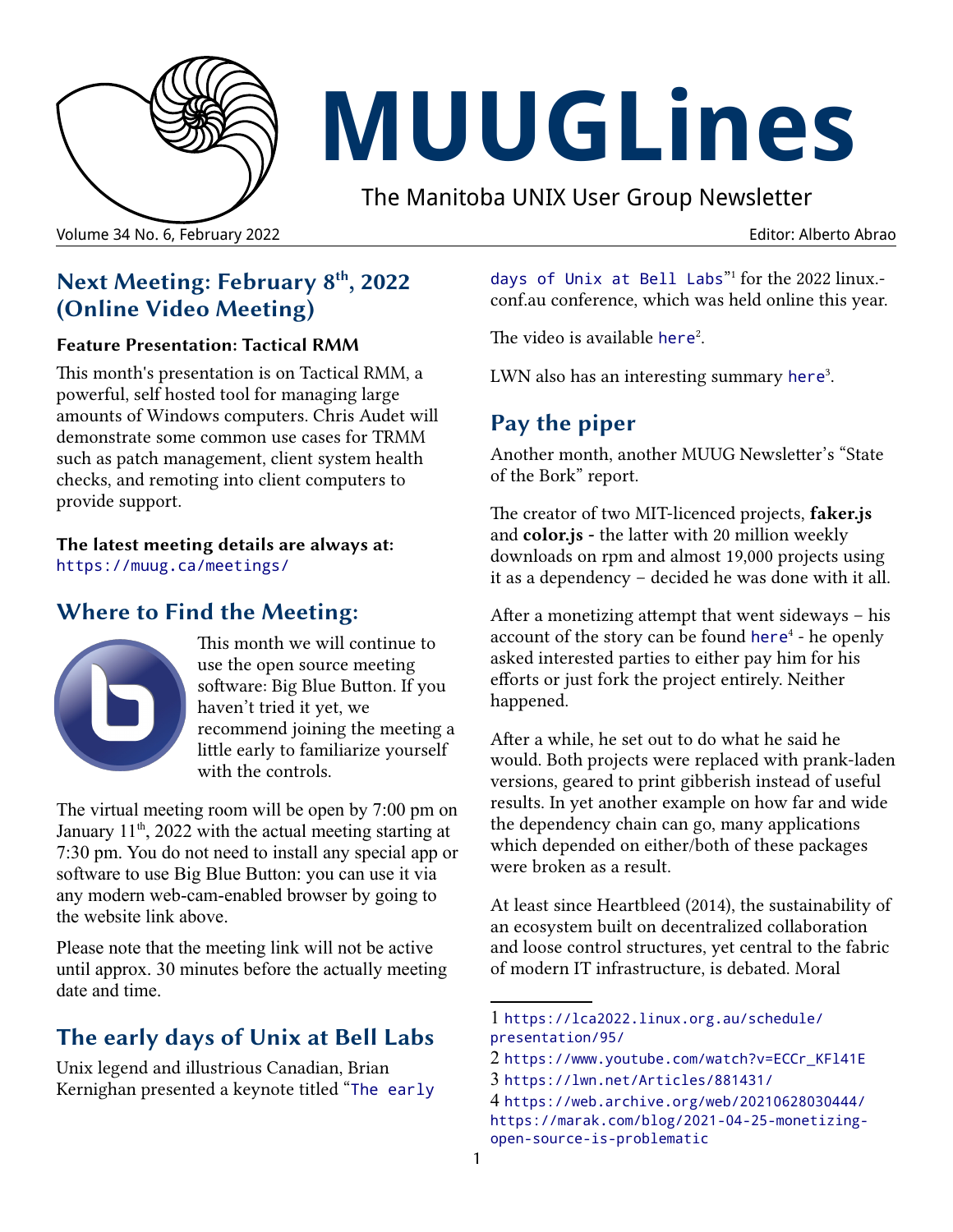considerations aside, the crux of the issue is funding: we are far removed from the days where one would share the fruits of their spare-time labour for all to enjoy, but were otherwise gainfully employed. In many ways, the modern IT job landscape has a lot of the "starving musician" stereotype. One shares their work, and accepts spare change as currency, anything to have an audience and make a name for themselves... until they hit it big. Then, they're [Lars](https://en.wikipedia.org/wiki/Metallica_v._Napster,_Inc.)  $Ulrich<sup>5</sup>...$  $Ulrich<sup>5</sup>...$  $Ulrich<sup>5</sup>...$  $Ulrich<sup>5</sup>...$ 

#### <span id="page-1-0"></span>**...or Google.**

While many were quick to blast the aforementioned prankster, the responses were a lot more nuanced when Google also decided to take their toys and go home. I failed to find a mainstream venue who dared state anything other than "Google is the sole owner of their toys, taxes extra, please see store for details, conditions subject to change, pray they don't change it any further".

If you're one of the formerly-referred-to-as-lucky ones who still uses a free G Suite account, you have until July 1, 2022 to either start paying, or to get out of their servers.

It seems that they are going to be kind enough to let you convert your disenfranchised accounts to the standard Free Edition, thus keeping the purchases you made in places such as the Play Store. How thoughtful! Details on how that will work have not been released yet, though.

Speaking of the *Don't be Evil*, regulators all over the world – chief among them the Europeans with their GDPR – are keen on making sure they live up to their (former) motto, even if they're not *that* fond of it anymore. A [ruling in Austria](https://www.wired.com/story/google-analytics-europe-austria-privacy-shield/)<sup>[6](https://www.wired.com/story/google-analytics-europe-austria-privacy-shield/)</sup> declares that Google Analytics is a breach of the General Data Protection Regulation (GDPR). Other countries have similar cases in progress

### **Wait, there's more!**

There is yet another vulnerability to watch out for: pkexec, part of Polkit.

[Metallica\\_v.\\_Napster,\\_Inc.](https://en.wikipedia.org/wiki/Metallica_v._Napster,_Inc.)

<span id="page-1-3"></span>[6](#page-1-2) [https://www.wired.com/story/google-analytics](https://www.wired.com/story/google-analytics-europe-austria-privacy-shield/)[europe-austria-privacy-shield/](https://www.wired.com/story/google-analytics-europe-austria-privacy-shield/)

<span id="page-1-4"></span>First reported in [2013](https://twitter.com/ryiron/status/1486207182404472832)(!)<sup>[7](#page-1-5)</sup> - although with no proofof-concept exploit at the time – and going back all the way to 2009, when the first version of pkexec was released – this vulnerability allows an unprivileged user to get root access to the system.

As usual, patches are are now available for all major distributions.

The advisory also states that "*polkit also supports non-Linux operating systems such as Solaris and \*BSD, but we have not investigated their exploitability; however, we note that OpenBSD is not exploitable, because its kernel refuses to execve() a program if argc is 0.*"

<span id="page-1-6"></span>There is a [patch](https://lwn.net/ml/linux-kernel/20220126043947.10058-1-ariadne@dereferenced.org/)<sup>[8](#page-1-7)</sup> being discussed that would make the Linux kernel behave like OpenBSD's. A quick glance suggests patching ancillary applications would be required to not break userspace, so it remains to be seen how this will be handled.

#### **One month after: CentOS 8 end-oflife**

Our last month newsletter reported that CentOS 8 reached end-of-life status as of December 31<sup>st</sup>, 2021. The big alternatives in Red Hat Enterprise Linux(tm) (RHEL)-land at that point were Rocky Linux and AlmaLinux.

Both clones have managed to reach parity, "bug-forbug" compatibility. Both make it easy to migrate CentOS 8 systems to their own. AlmaLinux went a step further with *ELevate*, a program to migrate CentOS 7 not only to Alma, but "to any 8.x variant of your choice."

<span id="page-1-2"></span>While Red Hat certainly bore the reputation hit, others not only showed up to fill the gap, but established players are now making inroads on uncharted territory. SUSE Liberty Linux is an attempt from the European Enterprise Linux darling to conquer the trust of businesses on the other side of the pond, who like the warm, fuzzy feeling of dealing with a big, established name, but are now wary of Red Hat's bait-and-switch.

<span id="page-1-1"></span>[<sup>5</sup>](#page-1-0) [https://en.wikipedia.org/wiki/](https://en.wikipedia.org/wiki/Metallica_v._Napster,_Inc.)

<span id="page-1-5"></span><sup>7</sup> [https://twitter.com/ryiron/status/](https://twitter.com/ryiron/status/1486207182404472832) [1486207182404472832](https://twitter.com/ryiron/status/1486207182404472832)

<span id="page-1-7"></span><sup>8</sup> [https://lwn.net/ml/linux-kernel/](https://lwn.net/ml/linux-kernel/20220126043947.10058-1-ariadne@dereferenced.org/)

[<sup>20220126043947.10058-1-</sup>ariadne@dereferenced.org/](https://lwn.net/ml/linux-kernel/20220126043947.10058-1-ariadne@dereferenced.org/)